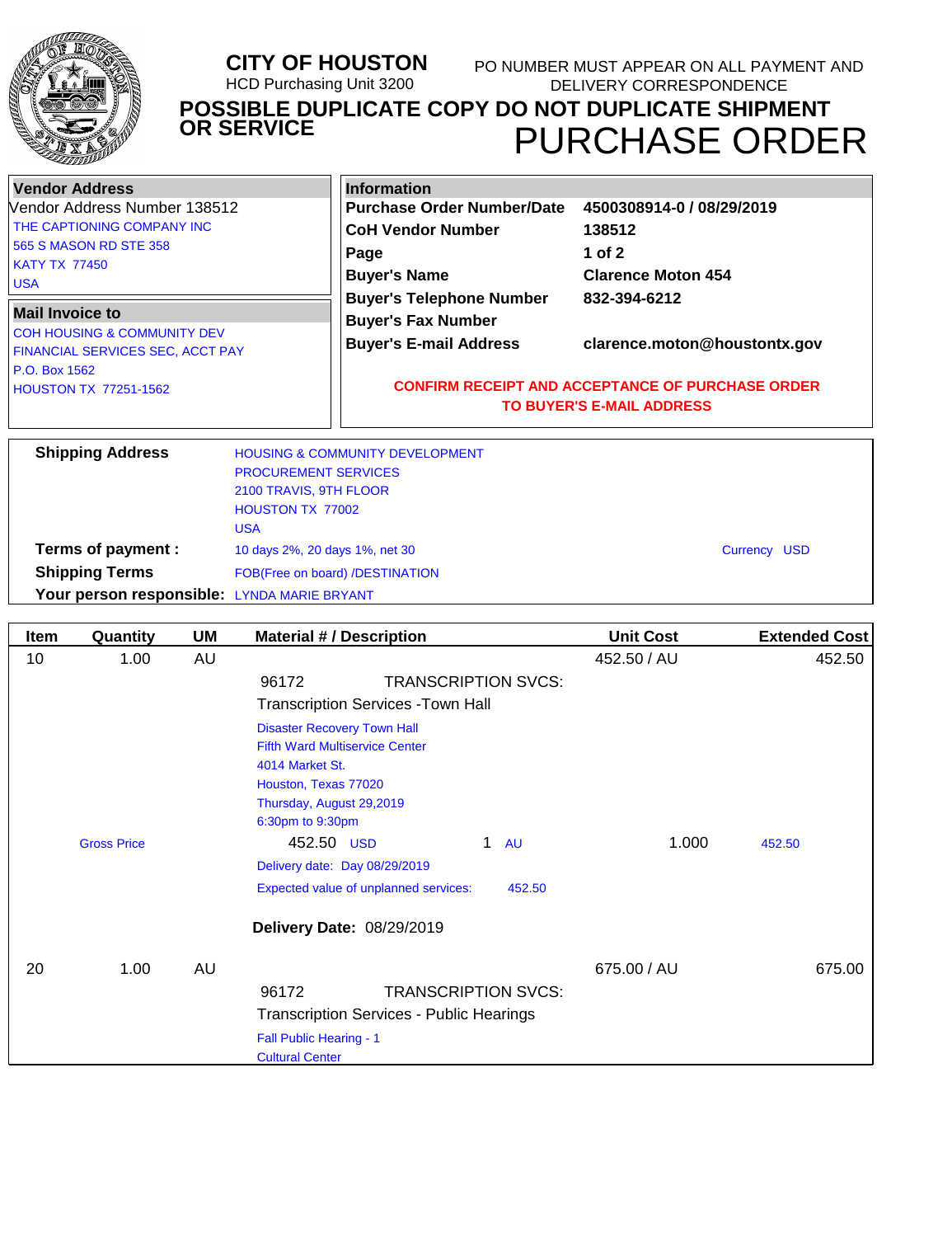

#### **CITY OF HOUSTON** HCD Purchasing Unit 3200 PURCHASE ORDER **POSSIBLE DUPLICATE COPY DO NOT DUPLICATE SHIPMENT OR SERVICE** PO NUMBER MUST APPEAR ON ALL PAYMENT AND DELIVERY CORRESPONDENCE

**PO number/date** 4500308914 -0 / 08/29/2019 **Page** 2 of 2

| <b>Item</b> | Quantity           | UM | <b>Material #/Description</b>                                                                                                                                                                              |             |           | <b>Unit Cost</b> | <b>Extended Cost</b> |
|-------------|--------------------|----|------------------------------------------------------------------------------------------------------------------------------------------------------------------------------------------------------------|-------------|-----------|------------------|----------------------|
|             |                    |    | 3018 Emancipation Avenue<br>Wednesday, September 4, 2019<br>$6:00 \text{pm} - 8:00 \text{pm}$                                                                                                              |             |           |                  |                      |
|             | <b>Gross Price</b> |    | Fall Public Hearing - 2<br><b>Southwest Multiservice Center</b><br>6400 High Star Drive<br>Tuesday, September 10, 2019<br>$6:00 \text{pm} - 8:00 \text{pm}$<br>675.00 USD<br>Delivery date: Day 09/10/2019 | $\mathbf 1$ | <b>AU</b> | 1.000            | 675.00               |
|             |                    |    | Expected value of unplanned services:<br>Delivery Date: 09/10/2019                                                                                                                                         |             | 675.00    |                  |                      |
| Total ****  |                    |    |                                                                                                                                                                                                            |             |           | <b>USD</b>       | 1,127.50             |

| The Terms and Conditions specified on http://purchasing.houstontx.gov will apply.                     |              |                                                                                                                                                                      |  |
|-------------------------------------------------------------------------------------------------------|--------------|----------------------------------------------------------------------------------------------------------------------------------------------------------------------|--|
| I hereby certify a certificate of the necessity of this expenditure is on file in this<br>department. |              | I hereby certify that the expenditure for the above goods<br>has been duly authorized and appropriated and that<br>sufficient funds are available to liquidate same. |  |
| L. Durston Flixance                                                                                   | Neny ackerne | O2 Person                                                                                                                                                            |  |

Mayor **Chief Procurement Officer** Controller

Iwm

 $\subset$ 

adssenhid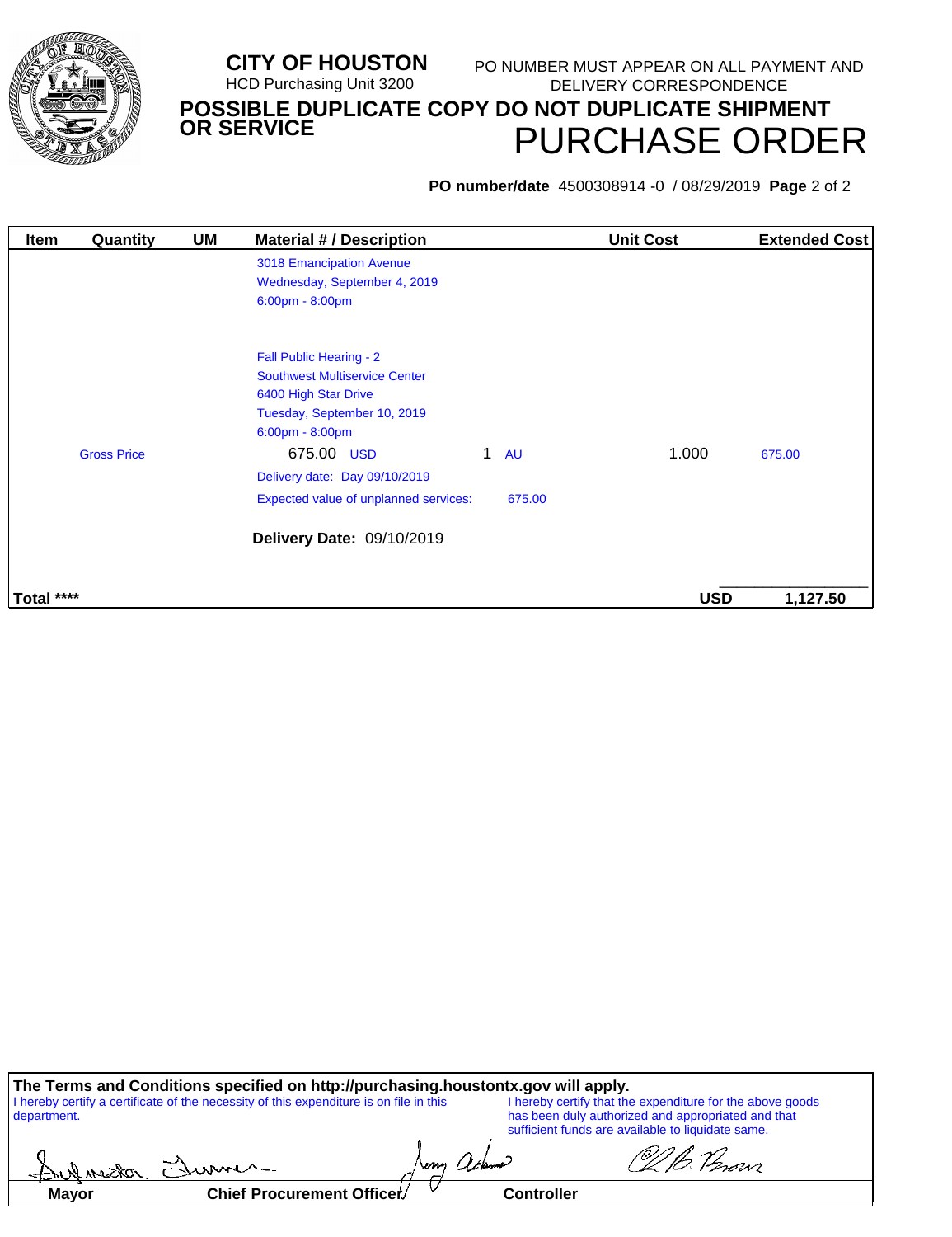

|                                                                                        | <b>PROCUREMENT REQUEST FORM</b>                                                    |              |                                                                   |                                                                                                                                                                                          |
|----------------------------------------------------------------------------------------|------------------------------------------------------------------------------------|--------------|-------------------------------------------------------------------|------------------------------------------------------------------------------------------------------------------------------------------------------------------------------------------|
| Signature of this document is still required.<br>* Required Fields [must be completed] | and \$3,000 to 49,0000 using non-Federal funds (COH AP 5-8, Executive Order 1.14). |              |                                                                   | Note: The Procurement Request form is to solicit quotes through an informal (Small Purchase) bid process for purchasing transactions \$100,000 or less using Federal Funds (2 CFR 200.3; |
| Description of Purchase *                                                              | C.A.R.T. Services for Fall Public Hearing                                          |              | <b>HCDD Division: *</b>                                           | Director's Office                                                                                                                                                                        |
| Deadline Date of<br>Request: *                                                         | 9/4/2019                                                                           | 躢            | Purchase Type: *                                                  | Service Under <50K                                                                                                                                                                       |
| Requester Name: *                                                                      | Lawson, Ashley - HCD;                                                              | لمنا ما؟     | Created:                                                          | 8/22/2019                                                                                                                                                                                |
| Requester Phone<br>Number: *                                                           | 8323945438                                                                         |              |                                                                   |                                                                                                                                                                                          |
| Houston, Texas 77074.                                                                  | Note: Please allow a minimum of three (3) days for bid responses.                  |              |                                                                   | Transcription Service for Fall Public Hearings on 9/4/2019 from 6pm -8pm at 3018 Emancipation Ave., Houston, Texas 77004 and on 9/10/2019 from 6pm 8pm at 6400 High Star Drive,          |
|                                                                                        | <b>FINANCE USE ONLY</b>                                                            |              |                                                                   | PROCURMENT USE ONLY                                                                                                                                                                      |
| Fund Number:                                                                           |                                                                                    | $\checkmark$ | Status:                                                           | Pending                                                                                                                                                                                  |
| <b>Funding Source:</b>                                                                 |                                                                                    |              | <b>Purchase Order No#:</b>                                        |                                                                                                                                                                                          |
| Cost Center:                                                                           | 32 org : cv c 9                                                                    |              | Name of Vendor:                                                   |                                                                                                                                                                                          |
| G/L Account:                                                                           |                                                                                    |              | Date Processed:                                                   |                                                                                                                                                                                          |
|                                                                                        |                                                                                    |              | Date Received:                                                    |                                                                                                                                                                                          |
| <b>Business Area:</b>                                                                  | 'C 7)<br>52                                                                        | $\checkmark$ | Total Amount:                                                     | 3675.00                                                                                                                                                                                  |
| Internal Order:                                                                        | $c3200000 - 20$                                                                    |              | Procurement Staff                                                 |                                                                                                                                                                                          |
| BFY.                                                                                   | $2020 - 8$                                                                         |              |                                                                   |                                                                                                                                                                                          |
| Grant:                                                                                 | $7200000 - 2020$                                                                   |              | Priority:<br>Notify Department:                                   |                                                                                                                                                                                          |
| <b>Funds Reservation:</b>                                                              |                                                                                    |              | Notify Department:                                                | Procurement                                                                                                                                                                              |
| Funds Approval Mgr:                                                                    |                                                                                    | لنا به       |                                                                   | Finance                                                                                                                                                                                  |
| Justification of Need for Goods/Services                                               |                                                                                    |              | <b>Procurement Notes:</b>                                         |                                                                                                                                                                                          |
|                                                                                        |                                                                                    |              |                                                                   | $114 + 102664$                                                                                                                                                                           |
| Requestors Signature:<br>Date: $X$<br>'22,                                             | Hahley hawsen                                                                      |              | Supervising Manager (Purchase under \$5,000)<br>Manager:<br>Date: |                                                                                                                                                                                          |
| Buyer's Signdture:<br>Date:                                                            |                                                                                    |              | <b>Funds Approval Signature:</b><br>Date:<br>81<br>27             |                                                                                                                                                                                          |
| Procurement DPU<br>Signature:<br>Date <sub>r</sub>                                     | <u>uwun</u>                                                                        |              | (Purchase over \$5,000)<br><b>CFO Signature</b><br>Date:          |                                                                                                                                                                                          |
|                                                                                        |                                                                                    |              | Director Signature (Only Consultant Services)                     |                                                                                                                                                                                          |
| (Purch <b>u</b> se over \$5,000)                                                       |                                                                                    |              |                                                                   |                                                                                                                                                                                          |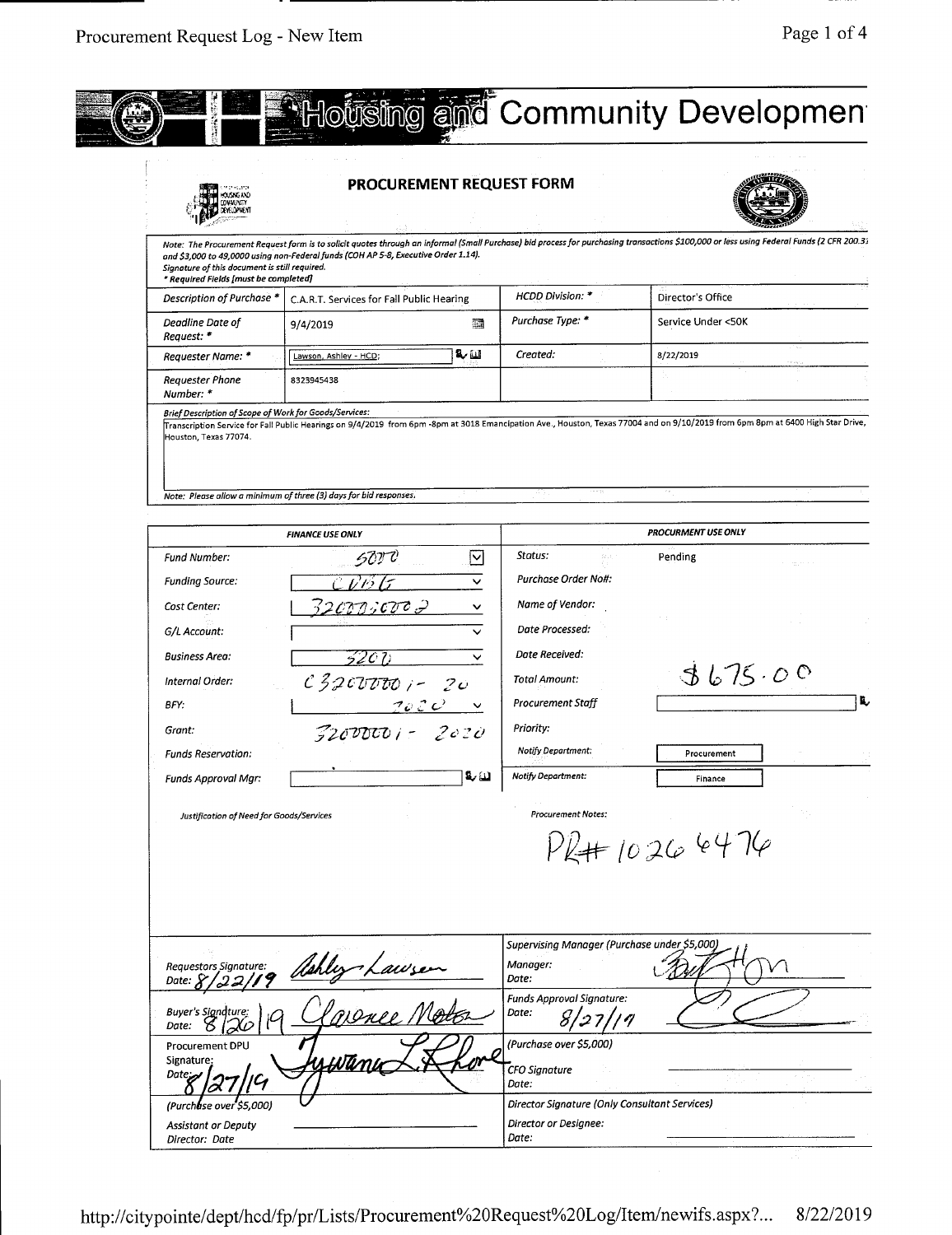# **THE CAPTIONING COMPANY, INC.**

565 South Mason Road, Ste. 358 Katy, Texas 77450 (281) 684-8973 (phone) (281) 347-2881 (fax) mariebryant@captioningco.com

DATE: August 26, 2019

# TO: Clarence Moton, COH-HCDD

**RE:** Quote for CART/Captioning Services

This memo is in response to an email request to provide a quote for CART/Captioning services for the City of Houston, Housing and Community Development Department, upcoming public meetings.

The Captioning Company, Inc. will provide CART services (Communication Access Realtime Translation) including all labor, materials and supervision necessary. The charges for said services will be at \$1 15 an hour with a two hour minimum, plus a half hour setup fee. A small admin/editing fee of \$50 will be charged to provide the notes recorded from the meeting within 10 days.

### **Thursday, Auqust 29. 2019:**

Disaster Recovery Town Hall Fifth Ward Multiservice Center 4014 Market Street 6:30 p.m. -- 9:30 p.m.

| Setup Fee $0.5$ hrs. at \$115 |  |         | \$57.50 |
|-------------------------------|--|---------|---------|
| CART Time 3.0 hrs. at \$115   |  |         | 345.00  |
| <b>Meeting Notes</b>          |  | at \$50 | 50.00   |